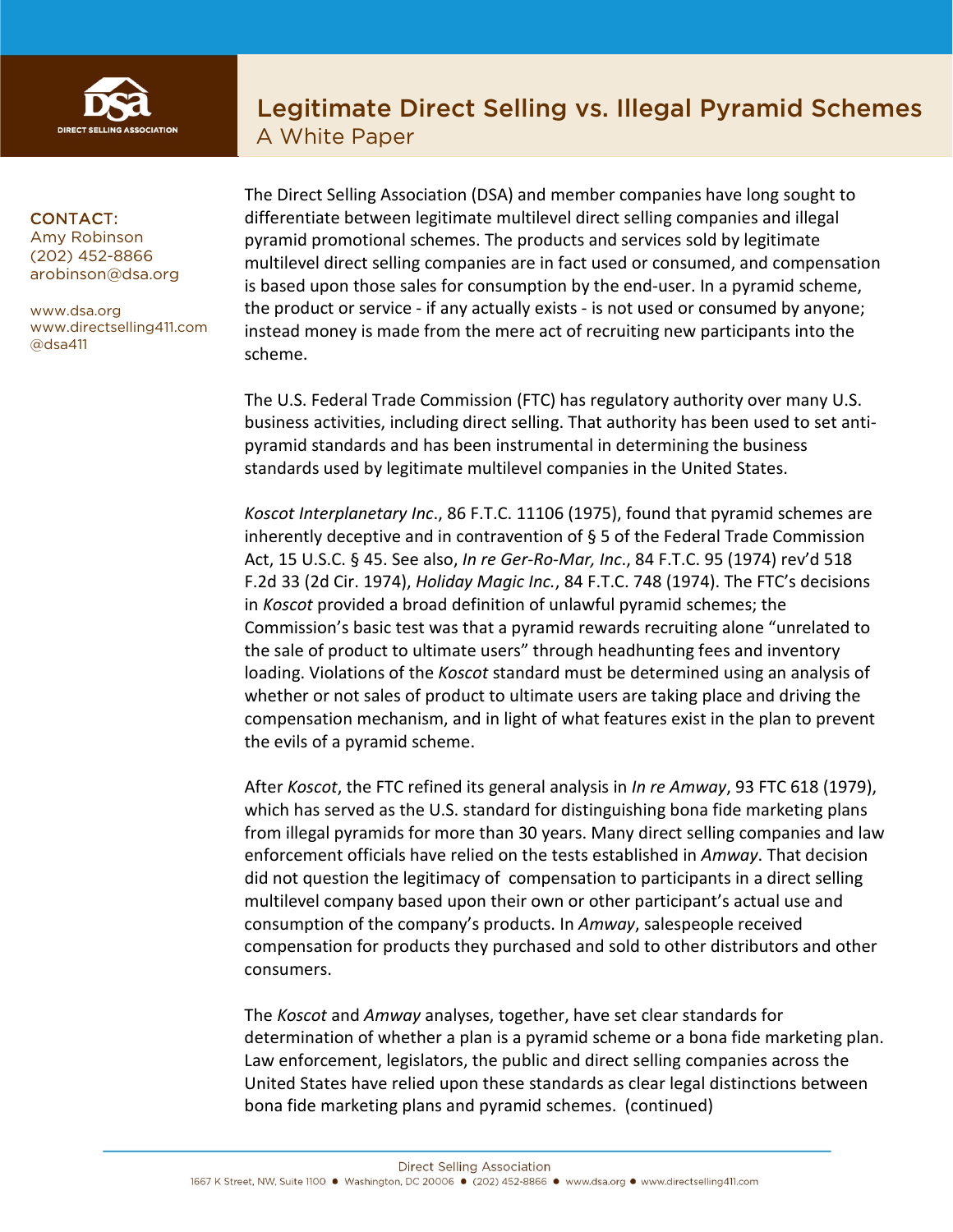

# Legitimate Direct Selling vs. Illegal Pyramid Schemes A White Paper – page 2

CONTACT:

Amy Robinson (202) 452-8866 arobinson@dsa.org

www.dsa.org www.directselling411.com @dsa411

#### Voluntary Standards Demonstrating Compensation Based on Sales

A number of self-imposed company rules that Amway had developed were identified by the *Amway* case as evidence to the Commission that the plan was not a pyramid scheme. Many companies have adopted similar internal rules in an effort to protect participants and distinguish themselves from pyramid schemes. Such internal company rules are helpful and can be indicative of a plan's legitimacy, but are neither legally mandated nor a guarantee, standing alone, that a company is not a pyramid scheme. Similarly, in consent decrees between the FTC and individuals and companies determined by the FTC to have violated the FTC Act, the parties have sometimes agreed to versions of these internal company rules, or other mechanisms, to ensure that compensation is paid primarily for product sales and not for recruitment. The FTC has made clear that statements and conclusions made within those orders are not intended to represent the state of the law for the general public. $^{1}$ 

The model for these voluntary standards came out of the practices of some legitimate companies in the 1970s. In 1979, the FTC decided definitively that Amway was not a pyramid scheme.  $2$  The FTC Commissioners determined that Amway compensated individuals on the basis of product sales and not primarily on the basis of recruitment. Among the evidence cited to determine that the typical abuses of pyramids were not present - a set of internal company measures previously adopted by Amway to eliminate the very problems described above.<sup>3</sup> Since then, the direct selling industry has embraced various updated versions of these internal company policies. Again, voluntary adoption of these protections does not guarantee that an operation is not a pyramid scheme and absence of these measures does not constitute a pyramid, but the existence of the rules provides strong evidence that a company is eliminating even the possibility of pyramid like abuses.

#### **Examples of protections included in DSA's Code of Ethics:**

*Inventory Buyback* – In addition, Direct Selling Association member companies pledge to repurchase inventory from any salesperson who decides to leave the business. Any inventory purchased in the year prior to a salesperson's departure is repurchased for at least 90 percent of what was originally paid. Thus, the proverbial problem of "inventory loading" – a garage full of inventory that no one can sell - and the resultant loss of thousands of dollars is eliminated.

\_\_\_\_\_\_\_\_\_\_\_\_\_\_\_\_\_\_\_\_\_\_\_\_\_\_\_\_\_\_\_\_\_\_\_\_\_\_\_\_\_\_\_\_\_\_\_\_\_\_\_\_\_\_\_\_\_\_\_\_\_\_\_\_\_\_\_\_ <sup>1</sup> Staff Advisory Opinion – Pyramid Scheme Analysis, Federal Trade Commission, (January 14, 2004) *"*These 'fencing-in' provisions only apply to the defendant signing the order and anyone with whom the defendant is acting in concert. They do not represent the general state of the law." <sup>2</sup>See, In re. Amway Corp., 93 F.T.C. 618 (1979)<br><sup>3</sup> Id.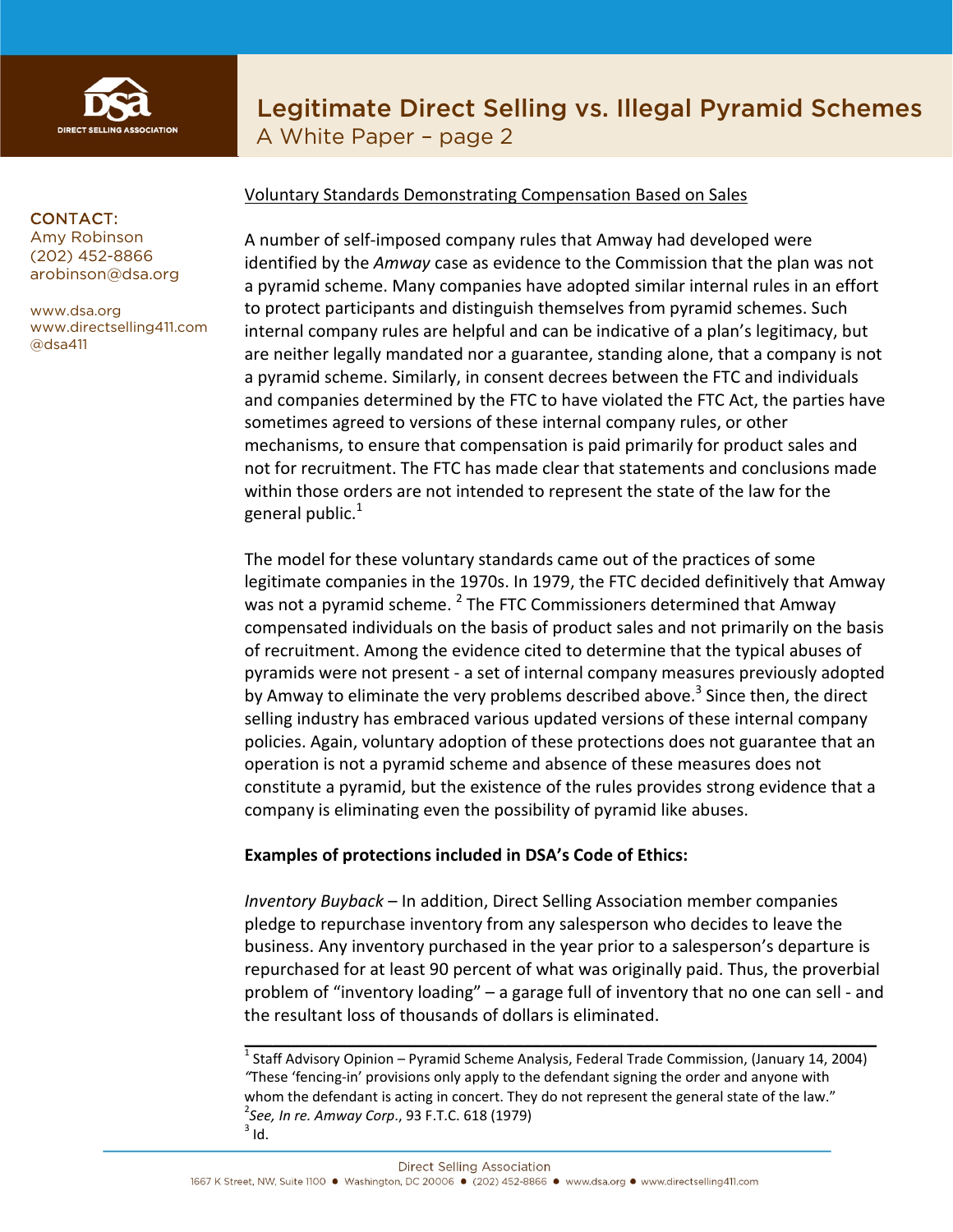

# Legitimate Direct Selling vs. Illegal Pyramid Schemes A White Paper – page 3

#### CONTACT:

Amy Robinson (202) 452-8866 arobinson@dsa.org

www.dsa.org www.directselling411.com @dsa411

*No Large Up-Front Fees* - DSA members have also pledged not to charge unreasonable, large up-front fees to become a direct seller.

*No "Headhunting Fees"* - DSA members have also pledged not to make payments for recruiting an individual a primary part of their compensation plans. Instead, DSA members pay for the sale of real product to real users – not for recruitment.

*No Outrageous, Unsubstantiated Earnings Claims* – DSA members pledge not to make claims that salespeople can make large amounts of money without time, commitment and effort, and any earnings claims that are made must be based on documented evidence and a real track record.

## **Other industry practices to which the FTC has pointed as evidence that compensation is based on sales, not recruitment:**

*A Minimum Customer Rule* – Many direct selling companies have adopted some version of the company policy the FTC found helpful in the Amway case. It provided that in order to receive compensation a certain number (ten in that case) of sales to customers had to be demonstrated in any month. Again these are merely selfimposed company policies.

*A 70% Rule –* Similarly, although not required by law or regulation, many companies have adopted a policy similar to one of Amway's internal policies rules. That protection provided that "every distributor must sell at wholesale and/or retail at least 70% of the inventory he bought during a given month in order to receive [compensation]…] The FTC found this as helpful evidence that inventory loading was not taking place in the *Amway* case.

It is important to remember that these protections are industry practices and not mandated by the government. These are best practices learned over the years and consumer protection measures voluntarily adopted by most direct selling companies in one form or another.

Correspondingly, some have suggested that a legitimate company must have all of these voluntary measures rules in place in order not to be considered a pyramid. However, to be clear, companies need not adopt these specific internal company measures in place to constitute a legitimate business.<sup>4</sup> What determines legal sufficiency and legitimacy is simple and straightforward - if compensation comes primarily from recruitment of participants who pay to become involved – it's illegal. If compensation comes primarily from sale of product to real users – including salespeople – it is legal.

 $4$  See, Staff Advisory Opinion – Pyramid Scheme Analysis, Federal Trade Commission, (January 14, 2004) *& FTC FACTS for Consumers, The Bottom Line about Multilevel Marketing Plans and Pyramid Schemes,* (2009), Neither of these analyses even mentions any of these so called "rules" let alone indicates they are necessary for a legitimate direct selling company.

\_\_\_\_\_\_\_\_\_\_\_\_\_\_\_\_\_\_\_\_\_\_\_\_\_\_\_\_\_\_\_\_\_\_\_\_\_\_\_\_\_\_\_\_\_\_\_\_\_\_\_\_\_\_\_\_\_\_\_\_\_\_\_\_\_\_\_\_\_\_\_\_\_\_\_\_\_\_\_\_\_\_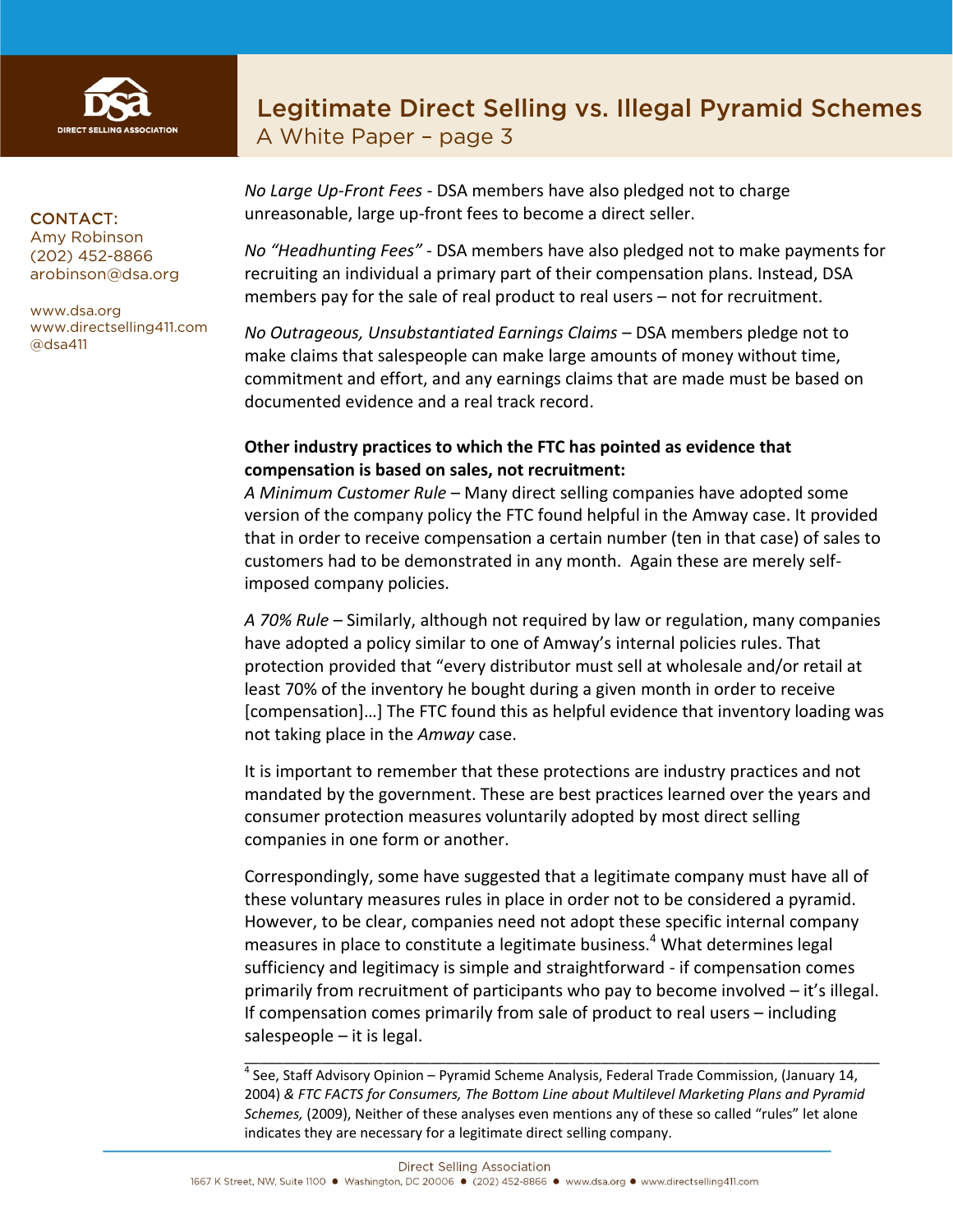

# Legitimate Direct Selling vs. Illegal Pyramid Schemes

A White Paper – page 4

#### CONTACT:

Amy Robinson (202) 452-8866 arobinson@dsa.org

www.dsa.org www.directselling411.com @dsa411

## Purchase and Use of Product by Direct Salespeople

DSA surveys indicate that 91 percent of sellers purchase some product for personal use, and almost 33 percent of total product sold, on average, is ordered for personal or household use by direct sellers themselves.<sup>5</sup>

Nearly 16 million Americans engaged in direct selling in 2011, some as full-time entrepreneurs seeking to build a business and some as part-time representatives hoping to earn a little extra money. Others sign up as representatives simply to purchase products or services for their own use at a discount and never sell to anyone else. Regardless of their income expectations, almost all direct sellers use the products themselves.

There is no general legal standard, either federally or in the states, suggesting that compensation based on personal use or consumption by sellers should be limited. Bona fide marketing plans almost invariably award compensation on the products or services consumed by their distributors, their families, and other purchasers. While these incentives initially are based upon the purchases made by recruits of the participant, they are made effectively contingent upon sales to ultimate consumers taking place by adoption and enforcement of rules which, together, encourage these sales and prevent inventory loading. If participants or recruits otherwise find themselves with inventory they cannot or do not wish to resell, they may return the goods to the company and receive back substantially the same price they paid, less any compensation previously paid on the unsold goods.

In 1995, Omnitrition International, Inc., a marketer of nutritional supplements, was sued in a class action alleging, among other things, that the company was a pyramid scheme in violation of federal and state law. The U.S. District Court granted summary judgment in favor of Omnitrition; plaintiffs appealed to the U.S. Court of Appeals for the Ninth Circuit. In its decree remanding the case for trial on the merits, the court called into question the legitimacy of compensation based on internal consumption. While the court's misstatement was only "dicta", i.e., language which should not be considered binding in subsequent cases, it was nonetheless of great concern to direct sellers. The decision of the Court in this Omnitrition case **was not** a final adjudication of the case but instead remanded the case to the trial court for final resolution. The decision was interlocutory in nature, and its dictum cannot be cited as law or even as a statement of generally accepted opinion.<sup>6</sup>

\_\_\_\_\_\_\_\_\_\_\_\_\_\_\_\_\_\_\_\_\_\_\_\_\_\_\_\_\_\_\_\_\_\_\_\_\_\_\_\_\_\_\_\_\_\_\_\_\_\_\_\_\_\_\_\_\_\_\_\_\_\_\_\_\_\_\_\_

 ${}^{6}$ Since 1995, DSA is aware of only one (unreported) federal judicial decision in which the Omnitrition dicta has been persuasively cited; that decision will be appealed.

<sup>5</sup> See DSA 2002 *National Salesforce Survey* (as conducted by Research International). DSA describes the purchase of a company's products or services by its field sales forces and their families for their own consumption as "internal consumption."